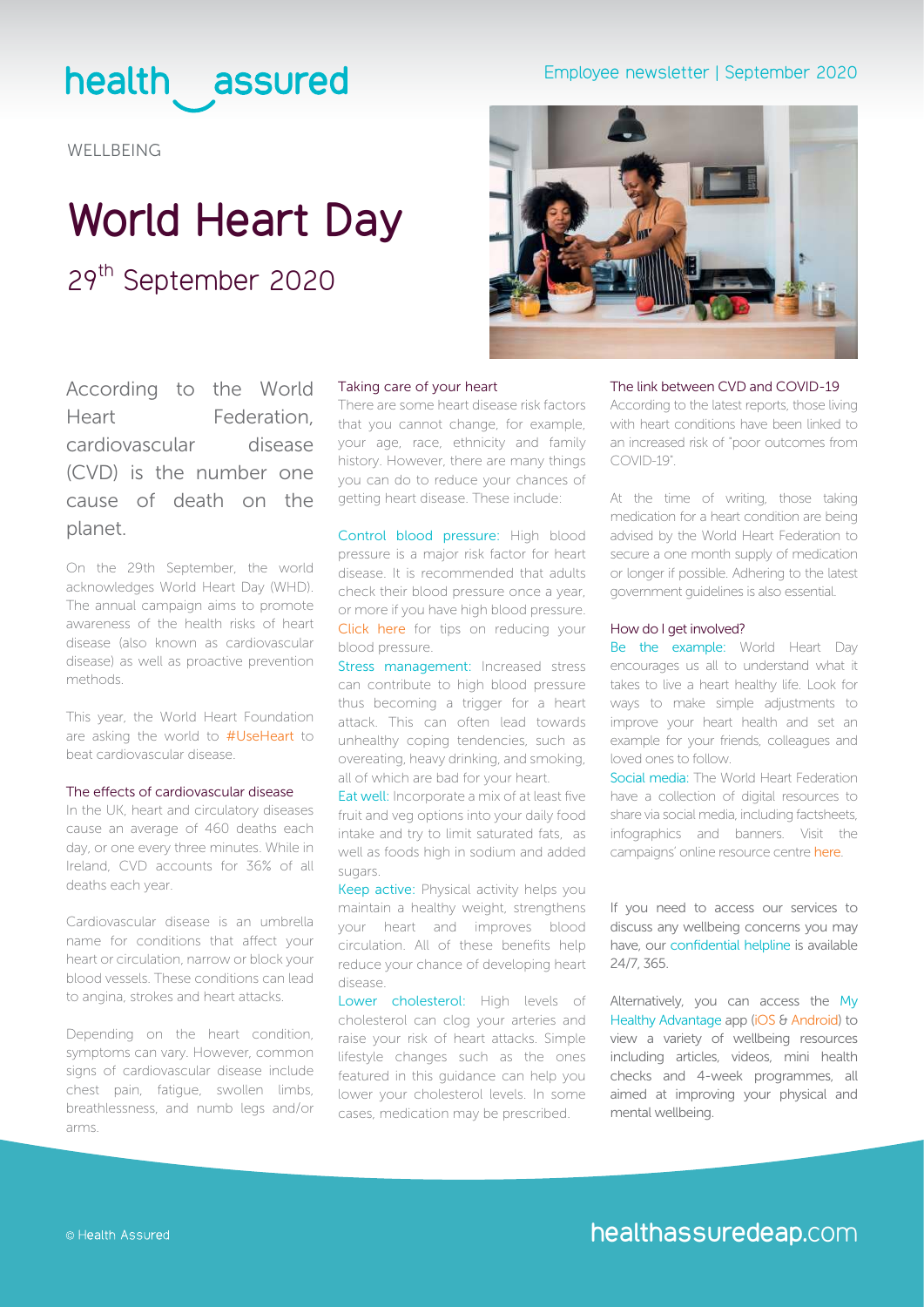### Employee newsletter | September 2020

## health assured

TOPICAL

# **World Suicide Prevention Day**

### 10<sup>th</sup> September 2020

According to Samaritans, men are three times as likely to die by suicide than women in the UK. In Ireland, the rate is four times higher among men and women.

On the 10th September, the world recognises World Suicide Prevention Day (WSPD). Hosted by the World Health Organization (IASP), the campaign's aim is to challenge the social stigma surrounding suicide, as well as raise awareness of the significant impact of suicide around the globe.

#### Working Together to Prevent Suicide

Continuing the theme from last year, the IASP are asking individuals across the globe to start 'Working Together to Prevent Suicide'. In doing so, we can all collectively address suicide and beak the taboo that surrounds the issue.

According to the IASP, globally suicide is responsible for over 800,000 deaths each year, which equates to one suicide every 40 seconds. Clearly, there is more that we can all do to help prevent suicide around the world.

Understanding suicide: The first step towards tackling the issue of suicide is to educate ourselves on the issue and learn about its effects on the world. The more we understand the reasons why someone would take their own life, the more we can do to prevent it from happening again. There are plenty of misconceptions regarding suicide, from the state of mind of the individual, to how affective prevention methods can be. This WSPD, take some time separating the myths from the facts by educating yourself suicide prevention.

Warning signs: Most people experiencing suicidal feelings will demonstrate warning signs in their behaviour. The most effective method of suicide prevention is to recognise these warning signs and know the appropriate responses.

While every individual is different, there are some key suicide warning signs to look out for. These include the individual talking about death or suicide, saying that they are a burden, losing interest in their favourite activities, giving away possessions and saying goodbye to family and friends.

If you believe you know someone who is demonstrating suicidal feelings, you can play an essential role in prevention by demonstrating compassion, listening to them and safely guiding them to a professional.

Speak up: Telling someone that you're worried that they are suicidal is an extremely difficult conversation to have. It's natural to feel uncomfortable and even scared. You may feel as though you are causing harm by bringing the subject up. However, offering the opportunity for the individual to express his or her



feelings can provide them with relief from the low feelings they are experiencing.

How do I get involved in WSPD 2020? Cycling Around the Globe: After the success of 2019's awareness day, IASP is joining forces with Charity Footprints again to host the Cycling Around the Globe challenge. The target of the event is for all participants to collectively cycle the globe (40,075 km / 24,900 miles) between 10 September – 10 October. If you want to get involved, [click here](https://www.iasp.info/wspd2020/cycle-around-the-globe/) for registration info.

Light a Candle: To show your support for suicide prevention or to remember a lost loved one and the survivors of suicide, IASP are asking you to light a candle at 8pm on the 10th September. Click here for more info and resources.

Social media: Regardless of how you participate in WSPD, make sure you raise awareness via social media and connect to IASP through [Twitter](https://twitter.com/iaspinfo?lang=en) or [Facebook](https://www.facebook.com/IASPinfo/). Don't forget the hashtags [#WSPD20](https://twitter.com/search?q=%23WSPD20%20&src=typed_query) and [#SuicidePrevention](https://twitter.com/hashtag/suicideprevention?ref_src=twsrc%5Egoogle%7Ctwcamp%5Eserp%7Ctwgr%5Ehashtag).

### If you need to access our services to discuss any wellbeing concerns you may have, our confidential helpline is available 24/7, 365.

Alternatively, you can access the My Healthy Advantage app [\(iOS](https://apps.apple.com/gb/app/my-healthy-advantage/id1484810687) & [Android](https://play.google.com/store/apps/details?id=com.healthassured.app)) to view a variety of wellbeing resources including articles, videos, mini health checks and 4-week programmes, all aimed at improving your physical and mental wellbeing.